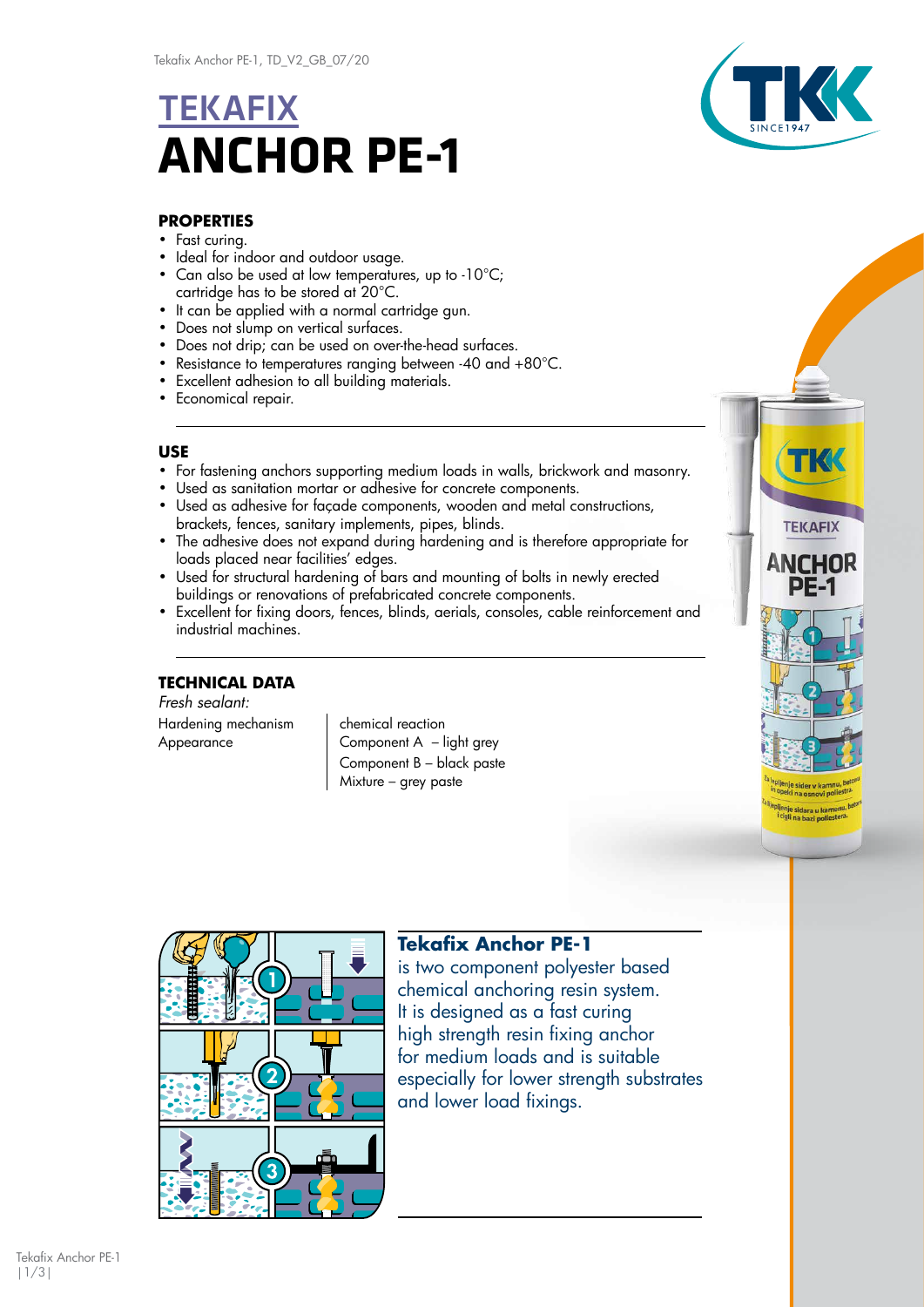

*Working and curing time*

| Substrate temperature | Working time<br>(min) | Min. curing time in<br>dry concrete (min) | Min. curing time in wet<br>concrete (min) |
|-----------------------|-----------------------|-------------------------------------------|-------------------------------------------|
| $-10*$                | 50                    | 240                                       | X2                                        |
| $-5*$                 | 40                    | 180                                       | X2                                        |
|                       | 20                    | 90                                        | X <sub>2</sub>                            |
| 15                    |                       | 60                                        | X <sub>2</sub>                            |
| 25                    |                       | 30                                        | X <sub>2</sub>                            |
| 35                    |                       | 20                                        |                                           |

\* *Cartridge temperature must be at least 20°C; full cure: 24 hours*

#### *Hardened sealant*

|                      | Standard            | MPa (N/mm <sup>2</sup> ) |  |  |
|----------------------|---------------------|--------------------------|--|--|
| Compressive Strength | EN ISO 604/ASTM 695 | 41,8                     |  |  |
| Flexural Strength    | EN ISO 178/ASTM 790 | 14,1                     |  |  |
| Flexural Modulus     | EN ISO 178/ASTM 790 | 2589,6                   |  |  |
| Tensile Strength     | EN ISO 527/ASTM 638 | 7,4                      |  |  |
| E Modulus            | EN ISO 527/ASTM 638 | 4365,5                   |  |  |
| <b>VOC Content</b>   |                     | A+ Rating                |  |  |
|                      |                     |                          |  |  |

#### **APPLICATION**

*Surface preparation*

Mortar and concrete must be older than 28 days. The borehole must be dry, fat free and thoroughly cleaned with a brush and blown out with compressed air.

| Anchor                                                              | M8  | <b>M10</b> | M12     | M16  | M20  | M24  |
|---------------------------------------------------------------------|-----|------------|---------|------|------|------|
| $\Phi$ of anchor (mm)                                               | 8   | 10         | $12 \,$ | 16   | 20   | 24   |
| $\Phi$ of bore (mm)                                                 | 10  | 12         | 14      | 18   | 24   | 28   |
| Bore depth (mm)                                                     | 80  | 90         | 110     | 125  | 170  | 210  |
| Minimum element<br>thickness (mm)                                   | 130 | 140        | 160     | 175  | 220  | 260  |
| Minimum distance from<br>bore (mm)                                  | 120 | 135        | 165     | 188  | 255  | 295  |
| Minimum distance<br>between anchors (mm)                            | 80  | 90         | 110     | 125  | 170  | 210  |
| Recommended strength<br>in concrete C20/25 kN<br>- tensile strength | 9,1 | 8,7        | 12,0    | 17,3 | 27,2 | 34,0 |
| Recommended strength<br>in concrete C20/25 kN<br>- shear strength   | 5,1 | 8,6        | 12,0    | 22,3 | 34,9 | 50,3 |

*Threaded rods – Installation parameters*

*Installation parameters into massive materials like stone or concrete*

- Drill a hole in the substrate to the required embedment depth using the appropriately sized carbide drill bit.
- Clean the borehole thoroughly with a round brush with a diameter bigger than that of a borehole and blow it out with air.
- Use a manual pump. Blow out at least 4 times from the back of the bore hole.
- Remove the threaded cap from the cartridge. Pull out the foil bag and cut it near to the thread. • Insert the cartridge into the dispenser gun. Discard the initial trigger pulls of adhesive. Discard the first 10ml of resin.
- Inject the adhesive starting at the back of the hole.
- Fill holes approximately 2/3 full, to ensure that the annular gap between the anchor and the concrete is completely filled with adhesive along the embedment depth.
- Before use, verify that the threaded rod is dry and free of impurities.
- While turning the anchor slowly place it into the filled up borehole. The adhesive should come out at the side.
- Install the threaded rod to the required embedment depth during the open working time.
- The anchor can be loaded after the required curing time.